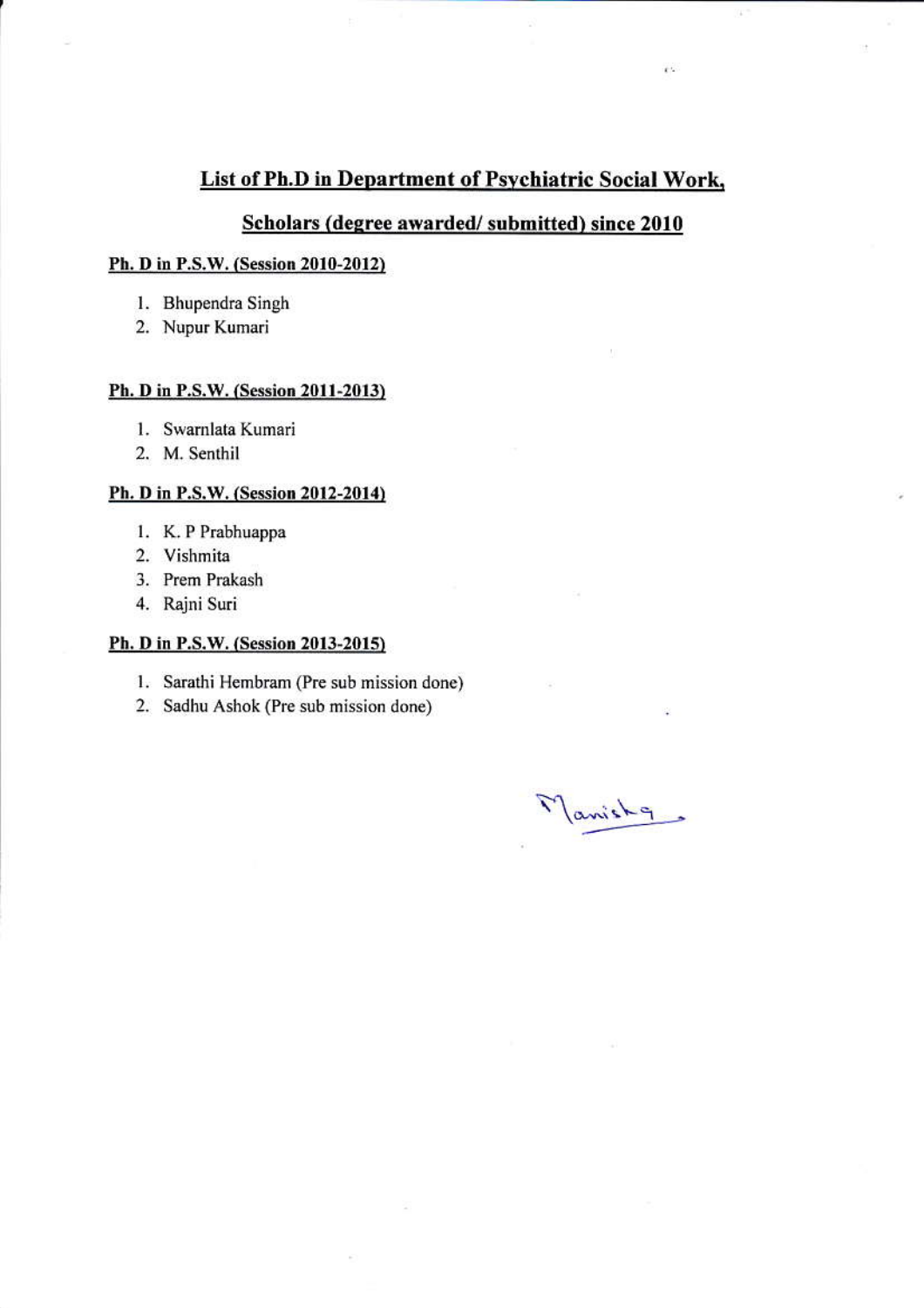# Pass out Students of Department of Psychiatric Social Work, RINPAS, Kanke, Ranchi-834006 (From Sessions: 2000 to 2020)

e.

#### M.Phil P.S.W. (Session 2000-2002)

- 1. Mr. Zulfekar Ali Bhutto
- 2. Ms. Malti Kumari
- 3. Mr. Nand Kumar Singh
- 4. Mr. Kumar Shailaj Prakash
- 5. Mr. Himanshu Kumar Singh
- 6. Ms. Rekha Roy

#### M.Phil P.S.W. (Session 2001-2003)

- 1. Mr. Raj Kishor Munda
- 2. Ms. Anjali Singh
- 3. Mr. Gobinda Majhi
- 4. Ms. Priya Mary Abraham
- 5. Mr. Abdul Arshad Naaz

#### M.Phil P.S.W. (Session 2002-2004)

- 1. Ms. Rita Das
- 2. Ms. Geeta Mehta
- 3. Mr. Dilip Kumar
- 4. M.D. Shamaun Ansari

#### M.Phil P.S.W. (Session 2003-2005)

- 1. Ms. Kanchan Kumari
- 2. Ms. Surekha Kumari

#### M.Phil P.S.W. (Session 2004-2006)

- 1. Mr. Raj Kumar Mahto
- 2. Ms. Malsawma

#### M.Phil P.S.W. (Session 2005-2007)

- 1. Ms. Pushpa
- 2. Ms. Babita Mahto
- 3. Ms. Nishi Sujita Kujur

Manisha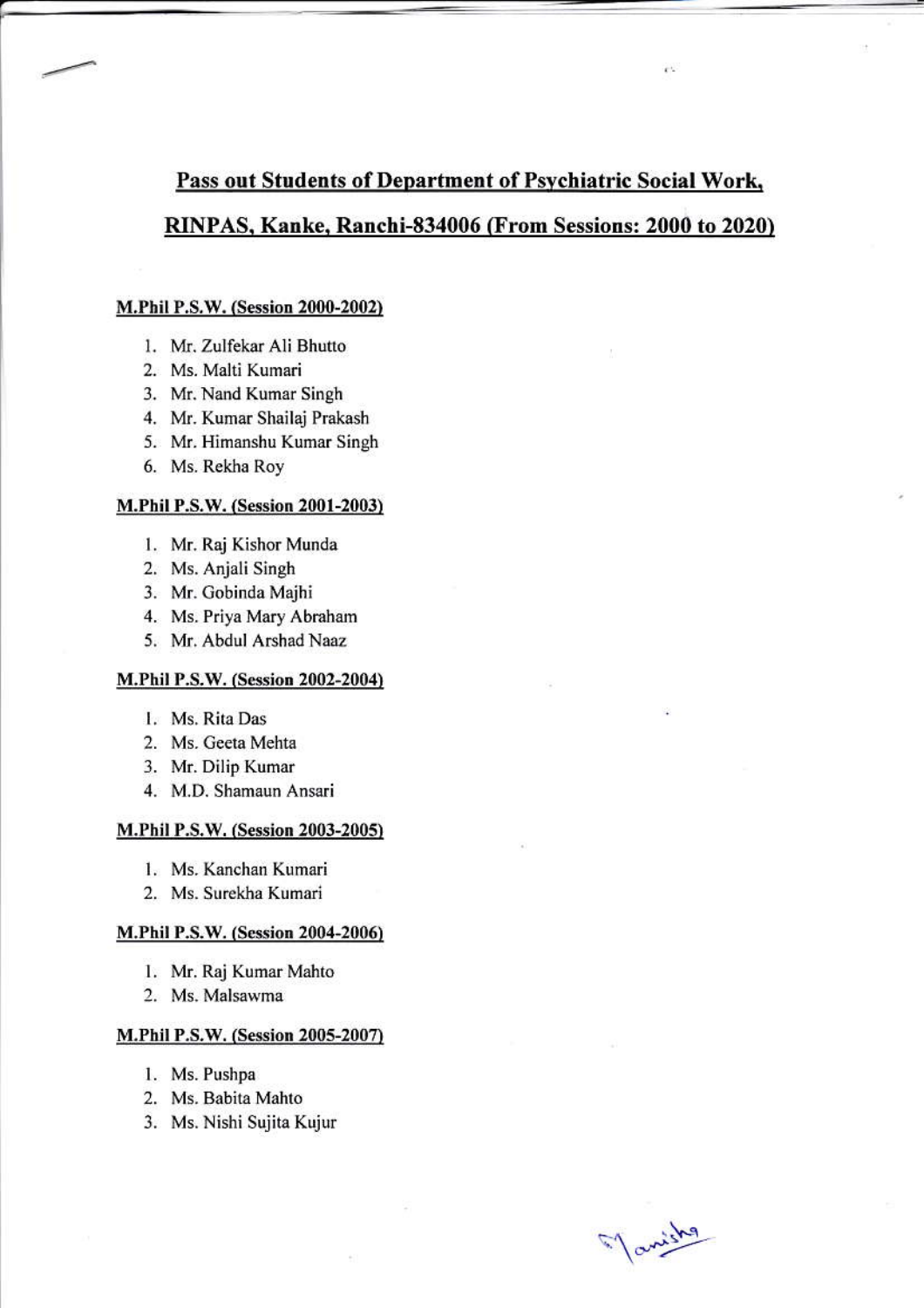#### **M.Phil P.S.W. (Session 2006-2008)**

- 1. Ms. Sapna Kumari
- 2. Ms. Khurshida Khatoon
- 3. Ms. Sandhya Bhengra
- 4. Mr. Bhupendra Singh

#### M.Phil P.S.W. (Session 2008-2010)

- 1. Ms. Saraswati Rani
- 2. Ms. Anamika Verma
- 3. Mr. Upmesh Kr. Talwar
- 4. Ms. Sita Kumari
- 5. Ms. Janki Mahto
- 6. Ms. Swarnlata Kumari

#### M.Phil P.S.W. (Session 2009-2011)

- 1. Ms. Vishmita
- 2. Ms. Priyanka
- 3. Ms. Sarthi Hembram

## M.Phil P.S.W. (Session 2010-2012)

- 1. Ms. Sharmila Baraik
- 2. Ms. Annu Kumari
- 3. Ms. Sarla Singh
- 4. Mr. Pawan Kumar
- 5. Ms. Kumari Anjali
- 6. Mr. Binod Kumar
- 7. Ms. Rajni Suri

#### M.Phil P.S.W. (Session 2011-2013)

- 1. Mr. Jai Shankar Patel
- 2. Mr. Prashant Srivastava
- 3. Ms. Niku Kumari Jha
- 4. Ms. Shobha Yadav
- 5. Ms. Shalini Prakash
- 6. Ms. Manju Rana

If anich

 $\mathbf{r}$  :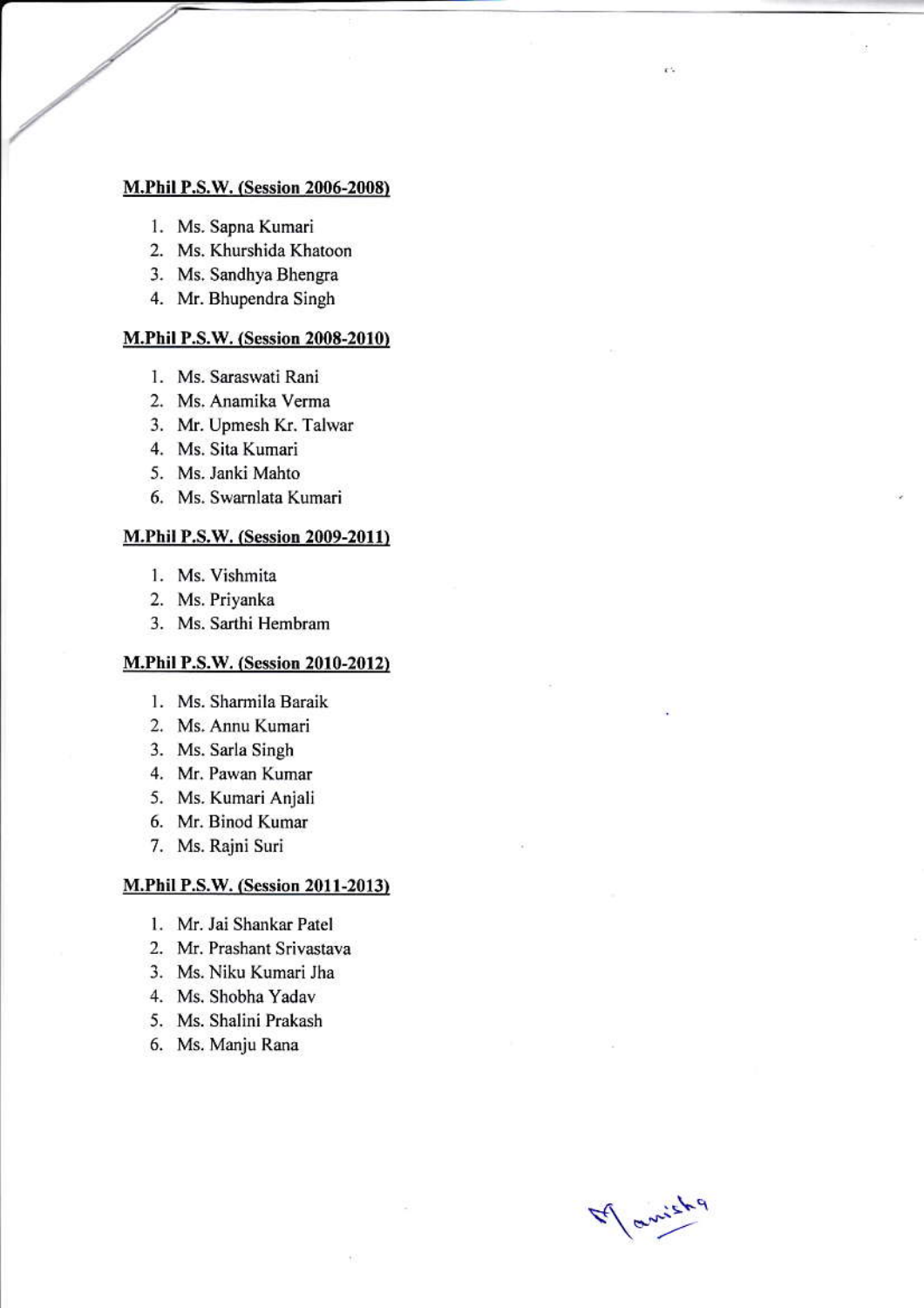## M.Phil P.S.W. (Session 2012-2014)

- 1. Mr. Rishi Panday
- 2. Ms. Omi Singh
- 3. Ms. Nilima Madhu Hansda
- 4. Ms. Kumari Arnika
- 5. Ms. Anshu Suri
- 6. Mr. Sidhant Ohdar
- 7. Mr. Joynal A. Barbhuiya
- 8. Mr. Saurabh Kumar

## M.Phil P.S.W. (Session 2013-2015)

- 1. Md. Sameer Khan
- 2. Ms. Seema Kumari Singh
- 3. Mr. Nishant Kumar
- 4. Mr. Shrikant Sivaji Pawar
- 5. Ms. Ashwini jaganath Dhenmbre
- 6. Mr. Upendra Singh
- 7. Mr. Lokesh Kumar Ranjan
- 8. Ms. Meera Kumari

## M.Phil P.S.W. (Session 2014-2016)

1. Ms. Nazish Fatima

## **M.Phil P.S.W.** (Session 2015-2017)

- 1. Mr. Raviansh Kumar
- 2. Ms. Rami Kumari
- 3. Ms. Pooja Singhal
- 4. Ms. Vibha

## M.Phil P.S.W. (Session 2016-2018)

- 1. Ms. Aleena Mathai
- 2. Mr. Wasim Raza Khan
- 3. Mr. Vikas Kumar
- 4. Mr. Mayank Singh
- 5. Ms. Swati Kumari
- 6. Ms. Nirmala Kumari Ahirwar

El avrisha